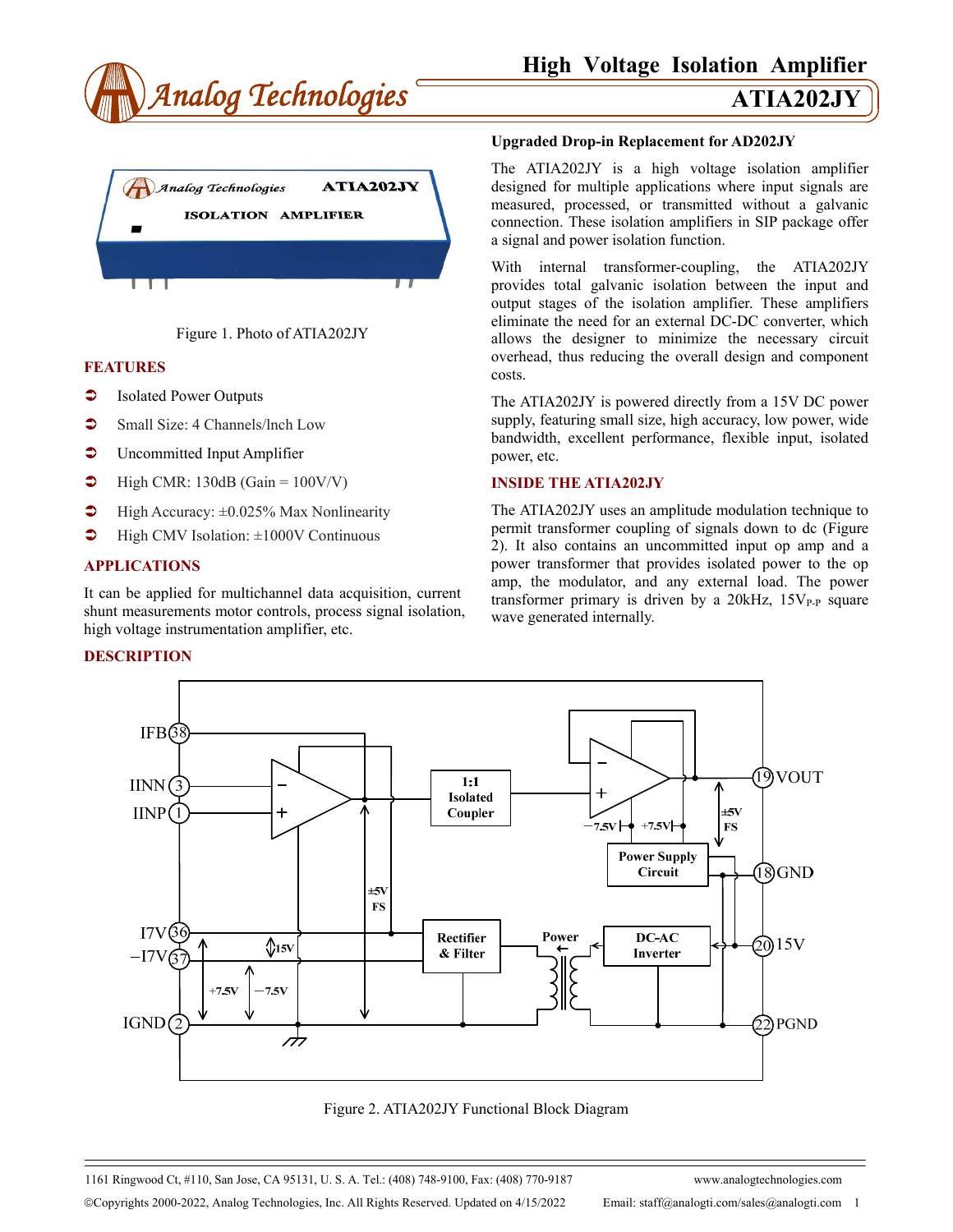

# **SPECIFICATIONS**

Table 1. Electrical characteristics. (Typical  $@$  25°C and  $V_s$  = 15V unless otherwise noted.)

| Model                                                                | <b>ATIA202JY</b>                                               |  |
|----------------------------------------------------------------------|----------------------------------------------------------------|--|
| GAIN                                                                 |                                                                |  |
| Range                                                                | $1V/V-100 V/V$                                                 |  |
| Error                                                                | $\pm 0.5\%$ typ ( $\pm 4\%$ max)                               |  |
| vs. Temperature                                                      |                                                                |  |
|                                                                      | $\pm 20$ ppm/°C typ ( $\pm 45$ ppm/°C max)                     |  |
| vs. Time                                                             | $\pm 50$ ppm/1000 Hours                                        |  |
| vs. Supply Voltage                                                   | $\pm 0.01\%$ /V                                                |  |
| Nonlinearity ( $G = 1 V/V$ )                                         | $\pm 0.025$ max                                                |  |
| Nonlinearity vs. Isolated Supply Load                                | ±0.0015%/mA                                                    |  |
| <b>INPUT VOLTAGE RATINGS</b>                                         |                                                                |  |
| <b>Input Voltage Range</b>                                           | ±5V                                                            |  |
| Max Isolation Voltage (Input to Output)                              |                                                                |  |
| AC, 60Hz, Continuous                                                 | 1500Vms                                                        |  |
| Continuous (AC and DC)                                               | $\pm 2000V$ Peak                                               |  |
| CMRR (Common-Mode Rejection Ratio)*                                  | $-74dB$                                                        |  |
|                                                                      |                                                                |  |
| CMTC(Common-Mode Transfer Coefficient)*                              | $-0.2\times10^{3}$                                             |  |
| $RS \le 100\Omega$ (HI and LO Inputs) $G = 1 \text{V/V}$             | 105dB                                                          |  |
| $G = 100V/V$                                                         | 130dB                                                          |  |
| $RS \leq 1 k\Omega$ (Input HI, LO, or Both) $G = 1 V/V$              | 100dB min                                                      |  |
| $G = 100V/V$                                                         | 110dB min                                                      |  |
| Leakage Current Input to Output $@$ 240Vrms, 60 Hz                   | 2μA rms max                                                    |  |
| <b>INPUT IMPEDANCE</b>                                               |                                                                |  |
|                                                                      |                                                                |  |
| Differential $(G = 1V/V)$                                            | $10^{12}$ $\Omega$                                             |  |
| Common-Mode                                                          | $2G\Omega$ <sup>14</sup> .5pF                                  |  |
| <b>INPUT BIAS CURRENT</b>                                            |                                                                |  |
| Initial, $\omega$ 25°C                                               | $\pm 30pA$                                                     |  |
| vs. Temperature ( $0^{\circ}$ C to $70^{\circ}$ C)                   | $\pm 10nA$                                                     |  |
|                                                                      |                                                                |  |
| <b>INPUT DIFFERENCE CURRENT</b>                                      |                                                                |  |
| Initial, $\omega$ 25°C                                               | $\pm 5pA$                                                      |  |
| vs. Temperature ( $0^{\circ}$ C to $70^{\circ}$ C)                   | $\pm 2nA$                                                      |  |
| <b>INPUT NOISE</b>                                                   |                                                                |  |
| Voltage, 0.1Hz to 10Hz                                               | $1.8\mu V_{P-P}$                                               |  |
|                                                                      |                                                                |  |
| $f > 100$ Hz                                                         | $10.8nV/\sqrt{Hz}$                                             |  |
| FREQUENCY RESPONSE                                                   |                                                                |  |
| Bandwidth ( $V$ <sub>O</sub> ≤ 10 $V$ <sub>P-P</sub> , G = 1V–50V/V) | 100kHz                                                         |  |
| Settling Time, to $\pm 10$ mV (10V Step)                             | 1 <sub>ms</sub>                                                |  |
|                                                                      |                                                                |  |
| OFFSET VOLTAGE (RTI)                                                 |                                                                |  |
| Initial, @ 25°C Adjustable to Zero                                   | $(\pm 5 \pm 5/\text{G})$ mV max                                |  |
| vs. Temperature ( $0^{\circ}$ C to $70^{\circ}$ C)                   | $[\pm 10 \pm \frac{10}{\text{G}}] \mu\text{V}^{\circ}\text{C}$ |  |
|                                                                      |                                                                |  |
| <b>RATED OUTPUT</b>                                                  |                                                                |  |
| Voltage (Out HI to Out LO)                                           | ±5V                                                            |  |
| Voltage at Out HI or Out LO                                          | $\pm 6.5V$                                                     |  |
| <b>Output Resistance</b>                                             | $7k\Omega$                                                     |  |
| Output Ripple, 100kHz Bandwidth                                      | $10mV_{P-P}$                                                   |  |
|                                                                      |                                                                |  |
| 5kHz Bandwidth                                                       | $0.5mV$ rms                                                    |  |
| <b>ISOLATED POWER OUTPUT</b>                                         |                                                                |  |
| Voltage, No Load                                                     | ±7.5V                                                          |  |
| Accuracy                                                             | ±10%                                                           |  |
| Current                                                              | 400µA Total                                                    |  |
| Regulation, No Load to Full Load                                     | 5%                                                             |  |
|                                                                      |                                                                |  |
| Ripple                                                               | $100mV_{P-P}$                                                  |  |
| <b>POWER SUPPLY</b>                                                  |                                                                |  |
| Voltage, Rated Performance                                           | 15V±5%                                                         |  |
| Voltage, Operating                                                   | $15V \pm 10\%$                                                 |  |
| Current, No Load ( $V_s = 15V$ )                                     | 5mA                                                            |  |
|                                                                      |                                                                |  |
| TEMPERATURE RANGE                                                    |                                                                |  |
| Rated Performance                                                    | 0°C to 70°C                                                    |  |
| Operating                                                            | $-40^{\circ}$ C to $+85^{\circ}$ C                             |  |
| Storage                                                              | $-40^{\circ}$ C to $+85^{\circ}$ C                             |  |
| PACKAGE DIMENSIONS                                                   |                                                                |  |
| SIP Package (N)                                                      | 2.08"×0.250"×0.625"                                            |  |
|                                                                      |                                                                |  |

\*Test Schematic Figure 3 @ 100Hz Sine Wave  $\omega_{\text{vs}}(t) = 1000 \text{V}$ .

1161 Ringwood Ct, #110, San Jose, CA 95131, U. S. A. Tel.: (408) 748-9100, Fax: (408) 770-9187 www.analogtechnologies.com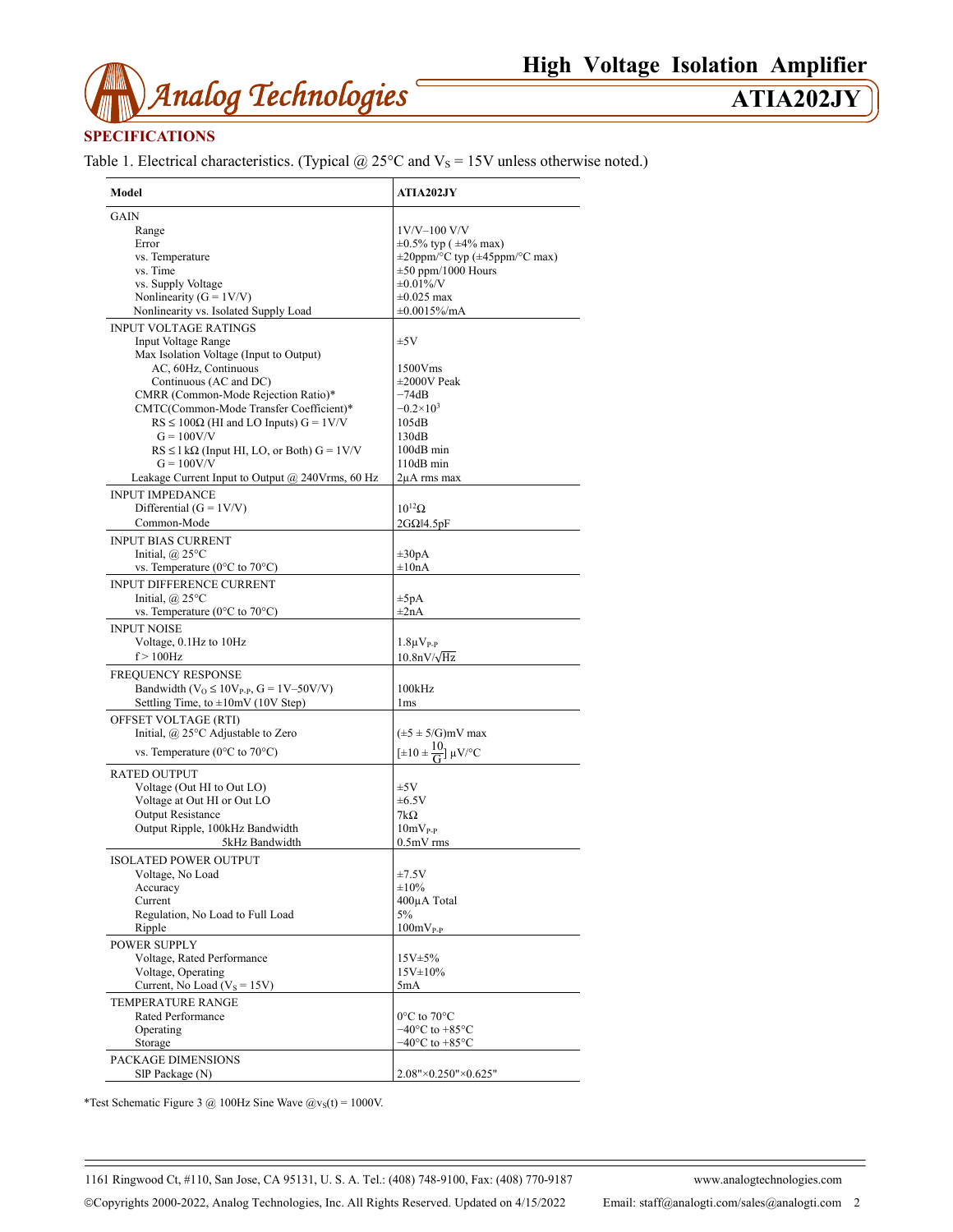



Figure 3. CMRR & CMTC Test Schematic

# **PIN DESIGNATIONS**

| <b>Block</b>                    | Pin#           | <b>Pin Name</b> | <b>Type</b>            | <b>Function Description</b>                                                                |
|---------------------------------|----------------|-----------------|------------------------|--------------------------------------------------------------------------------------------|
| <b>Isolated</b><br><b>Block</b> | 1              | <b>IINP</b>     | Isolated analog input  | Isolated positive (Non-inverting) input                                                    |
|                                 | $\overline{c}$ | <b>IGND</b>     | Isolated analog ground | Isolated ground                                                                            |
|                                 | 3              | <b>IINN</b>     | Isolated analog input  | Isolated negative (inverting) input                                                        |
|                                 | 36             | 17V             | Isolated power output  | Isolated positive power supply output, $+7.5V$ , referenced to<br>pin 2 IGND               |
|                                 | 37             | $-I7V$          | Isolated power output  | Isolated negative power supply output, approximately $-7.0V$ ,<br>referenced to pin 2 IGND |
|                                 | 38             | <b>IFB</b>      | Isolated analog output | Isolated op amp output as a feedback signal                                                |
| Local Block                     | 18             | <b>GND</b>      | Analog ground          | Output voltage ground reference, internally connected to pin<br>22 PGND                    |
|                                 | 19             | <b>VOUT</b>     | Analog output          | Op amp output, equals to the voltage difference between IFB<br>and IGND                    |
|                                 | 20             | 15V             | Analog input           | Positive 15V power supply input                                                            |
|                                 | 22             | <b>PGND</b>     | Analog input           | Power supply return, internally connected to pin 18 LO                                     |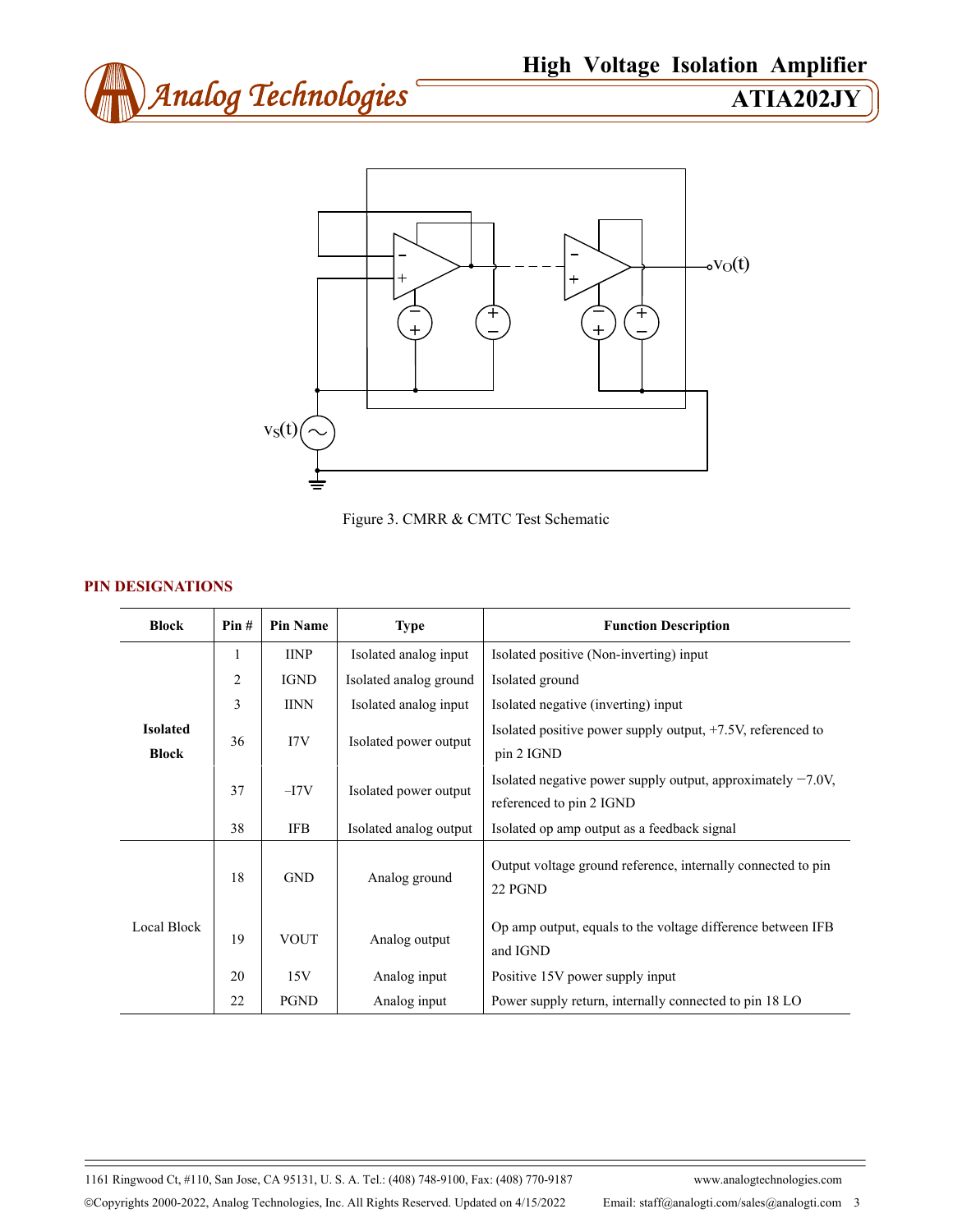

# **MECHANICAL DIMENSIONS**

The dimensions of ATIA202JY in SIP package are shown in Figure 3.



Figure 3. Dimensions of ATIA202JY SIP Package